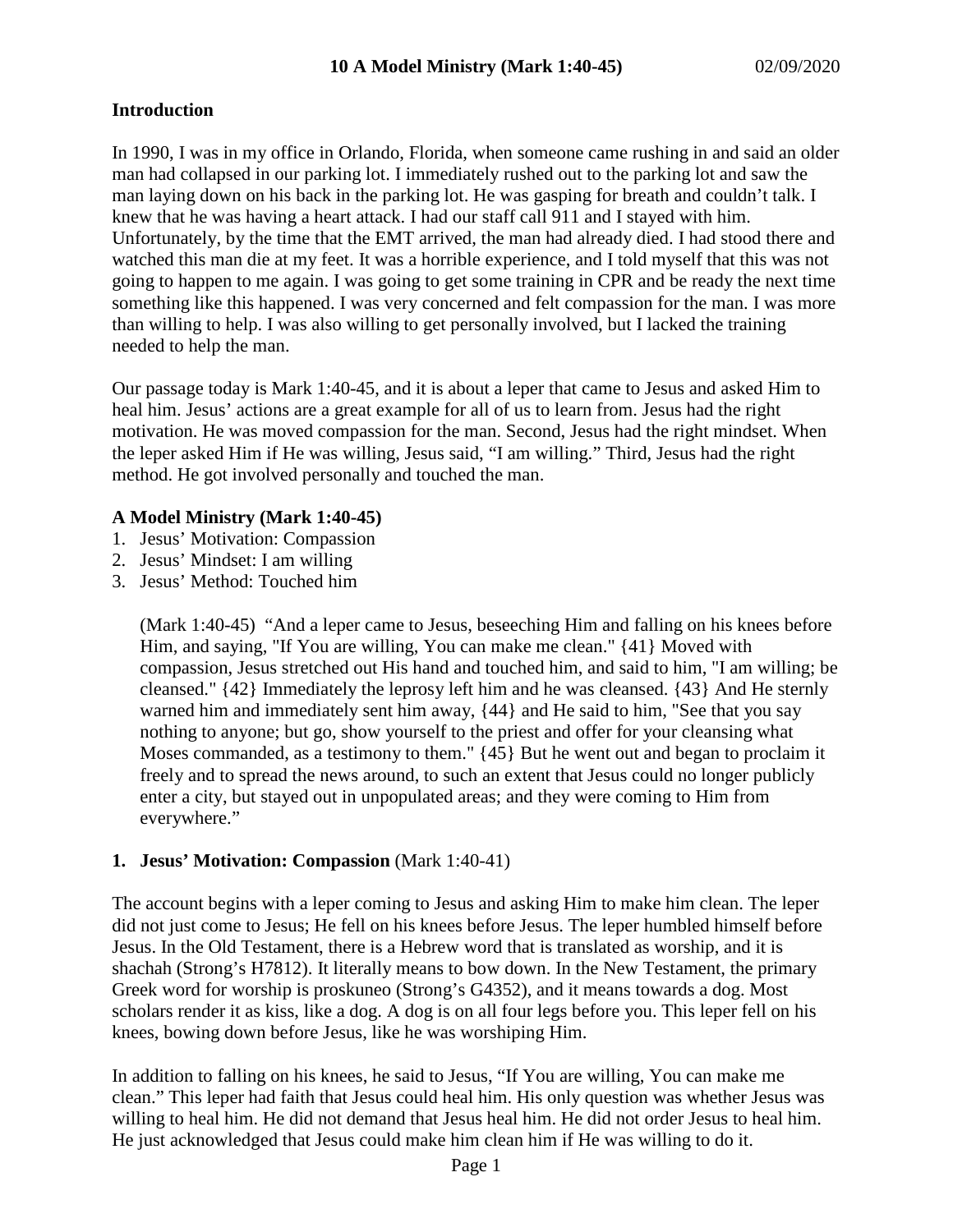Mark records that Jesus was moved with compassion. The dictionary defines compassion as: "a feeling of deep sympathy and sorrow for another who is stricken by misfortune, accompanied by a strong desire to alleviate the suffering." That is what Jesus had. He was deeply moved by the misfortune of this leper and He had a strong desire to alleviate his suffering. The Greek word is splanchnizomai (Strong's G4697), and it means to have the bowels yearn. This is a deep inward passion and feeling. What Jesus does next is motivated by this compassion. Jesus was moved by compassion.

This leper may have been missing pieces of his skin. He may have smelled bad. Because leprosy was contagious, they could not be touched by anyone or the other person would become unclean. Lepers were outcasts and had to live outside the villages or towns. They were lonely and isolated. There were colonies of lepers, but they were isolated from the mainstream. Lepers were required to notify people that they were lepers and unclean. Leprosy was a terrible disease, and there was no cure for leprosy. We don't know if the sight of the leper moved Jesus with compassion; we just know that Jesus was moved with compassion.

When I was a chaplain at the Cobb County Adult Detention Center, we had a separate pod for those that had aids. It was the "P" pod. When inmates were processed into our facility, they were given a medical screening. Any inmate that had aids was sent to the "P" pod. Those in that pod did not get many visitors. In fact, they did not get many chaplain visits. Nobody wanted to take a chance and be near them. They were the lepers of our society. One day I had a chaplain request from a man in the "P" pod, and so I went to visit him. He told me how his family made him an outcast and did not want him around. This man felt rejected, isolated, abandoned, and lonely. I was moved with compassion for this man as he told me his story. This man did not have a physical condition of leprosy, but he had an emotional condition of leprosy. I shared the love of Jesus with him, and he prayed to receive Christ. The tears of loneliness turned to tears of joy.

Jesus was motivated by compassion. He also taught His disciples and others to have compassion. In Matthew 9:10-13, Jesus was sitting at a table with tax collectors and sinners. The Pharisees asked Jesus' disciples why Jesus was keeping such bad company. Jesus answered them and said that it is not those who are healthy that need a physician, but those who are sick. Then, He told them to go and learn what this means, "I desire compassion, and not sacrifice." The Pharisees had no compassion on the sinners. Jesus did not just have compassion on lepers, tax collectors, and sinners, He exhorted others to learn to have compassion.

(Matt 9:10-13) "Then it happened that as Jesus was reclining *at the table* in the house, behold, many tax collectors and sinners came and were dining with Jesus and His disciples. {11} When the Pharisees saw *this,* they said to His disciples, "Why is your Teacher eating with the tax collectors and sinners?" {12} But when Jesus heard *this,* He said, "*It is* not those who are healthy who need a physician, but those who are sick. {13} But go and learn what this means: 'I DESIRE COMPASSION, AND NOT SACRIFICE,' for I did not come to call the righteous, but sinners."

In Matthew 12, Jesus and His disciples were walking through the grainfields on the Sabbath. Some of the disciples picked some heads of grain and ate them. The Pharisees jumped all over this and asked Jesus why they were breaking the Sabbath law. Jesus responded by telling them about what David did when he and his companions were hungry. The priest took the old bread that would be changed out, and gave it to them to eat. The priest had compassion on David and his men and used what he had to feed them. The Pharisees were more concerned about their own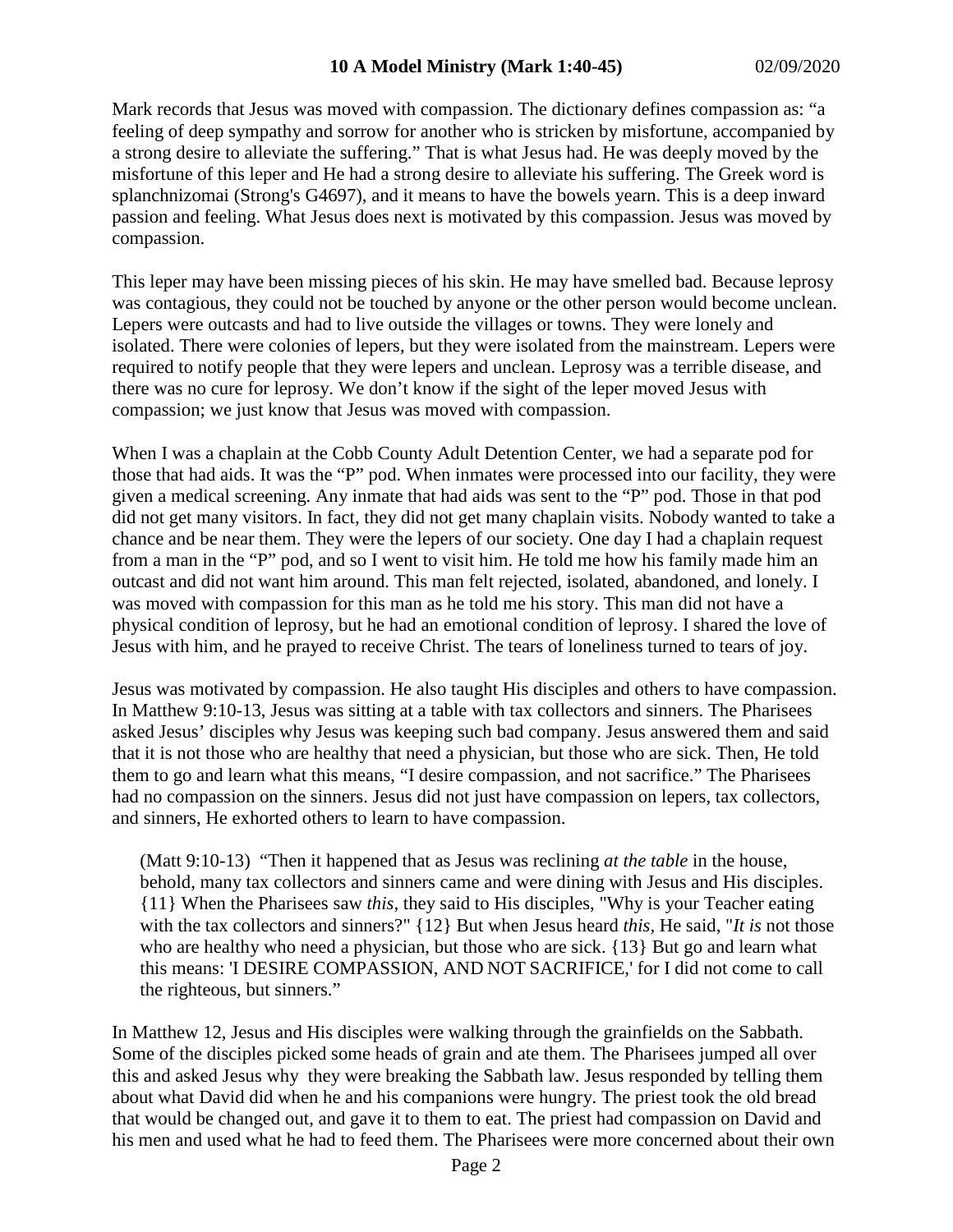rules than helping the sick, the sinner, or the starving. Jesus told them that if they understood what this means, "I desire compassion, and not a sacrifice," they would not condemn the innocent. Jesus had compassion for others, and He taught others to have compassion.

(Matt 12:1-14) "At that time Jesus went through the grainfields on the Sabbath, and His disciples became hungry and began to pick the heads *of grain* and eat. {2} But when the Pharisees saw *this,* they said to Him, "Look, Your disciples do what is not lawful to do on a Sabbath." {3} But He said to them, "Have you not read what David did when he became hungry, he and his companions,  $\{4\}$  how he entered the house of God, and they ate the consecrated bread, which was not lawful for him to eat nor for those with him, but for the priests alone? {5} "Or have you not read in the Law, that on the Sabbath the priests in the temple break the Sabbath and are innocent? {6} "But I say to you that something greater than the temple is here. {7} "But if you had known what this means, 'I DESIRE COMPASSION, AND NOT A SACRIFICE,' you would not have condemned the innocent. {8} "For the Son of Man is Lord of the Sabbath." {9} Departing from there, He went into their synagogue. {10} And a man *was there* whose hand was withered. And they questioned Jesus, asking, "Is it lawful to heal on the Sabbath?"—so that they might accuse Him. {11} And He said to them, "What man is there among you who has a sheep, and if it falls into a pit on the Sabbath, will he not take hold of it and lift it out? {12} "How much more valuable then is a man than a sheep! So then, it is lawful to do good on the Sabbath." {13} Then He \*said to the man, "Stretch out your hand!" He stretched it out, and it was restored to normal, like the other. {14} But the Pharisees went out and conspired against Him, *as to* how they might destroy Him."

# **2. Jesus' Mindset: Willing** (Mark 1:40-41)

The leper asked Jesus if He was willing to cleanse him. Jesus immediately responded by saying, "I am willing." I think that one of the questions that people have today is whether God is willing. The non-charismatic element in the church believe that God is able to heal. However, many of them do not believe that God does these things today. In other words, they don't believe that God is willing. I have an instructor who had a lymphoma cancer in the stomach. As I prayed for him, I sensed the Lord saying to me to have him ask the elders in his church to lay hands on him, anoint him with oil and pray for him. He went to the elders of his church and asked them to pray for his healing. They did not know how or what to pray, as this is not something God does today. They didn't doubt God's ability, they doubted that it is God's will today.

The Pentecostal element in the church are on the other side. They believe that healing is guaranteed by the stripes of Jesus. 1 Peter 2:24 says that by "His stripes we are healed." They not only believe that Jesus can, but has already willed for us to be healed. If we are not walking in divine health, we are lacking faith, or in sin. There are lots of hurting and suffering Christians that have under condemnation because of this teaching.

The fact of the matter is that there are lots of godly people in the New Testament that suffered from sickness. Paul preached to the Corinthians while he was sick. Paul said in 1 Corinthians 2:3, "I was with you in weakness and in fear and in much trembling." The word for weakness is astheneia (Strong's G769), which means disease, diseased, sickness, infirmity, sickly, sick, or weakness. This word is translated most of the time as sick. Paul had no doubt about God's ability to heal. God used him mightily to heal people, and yet Paul himself was sick.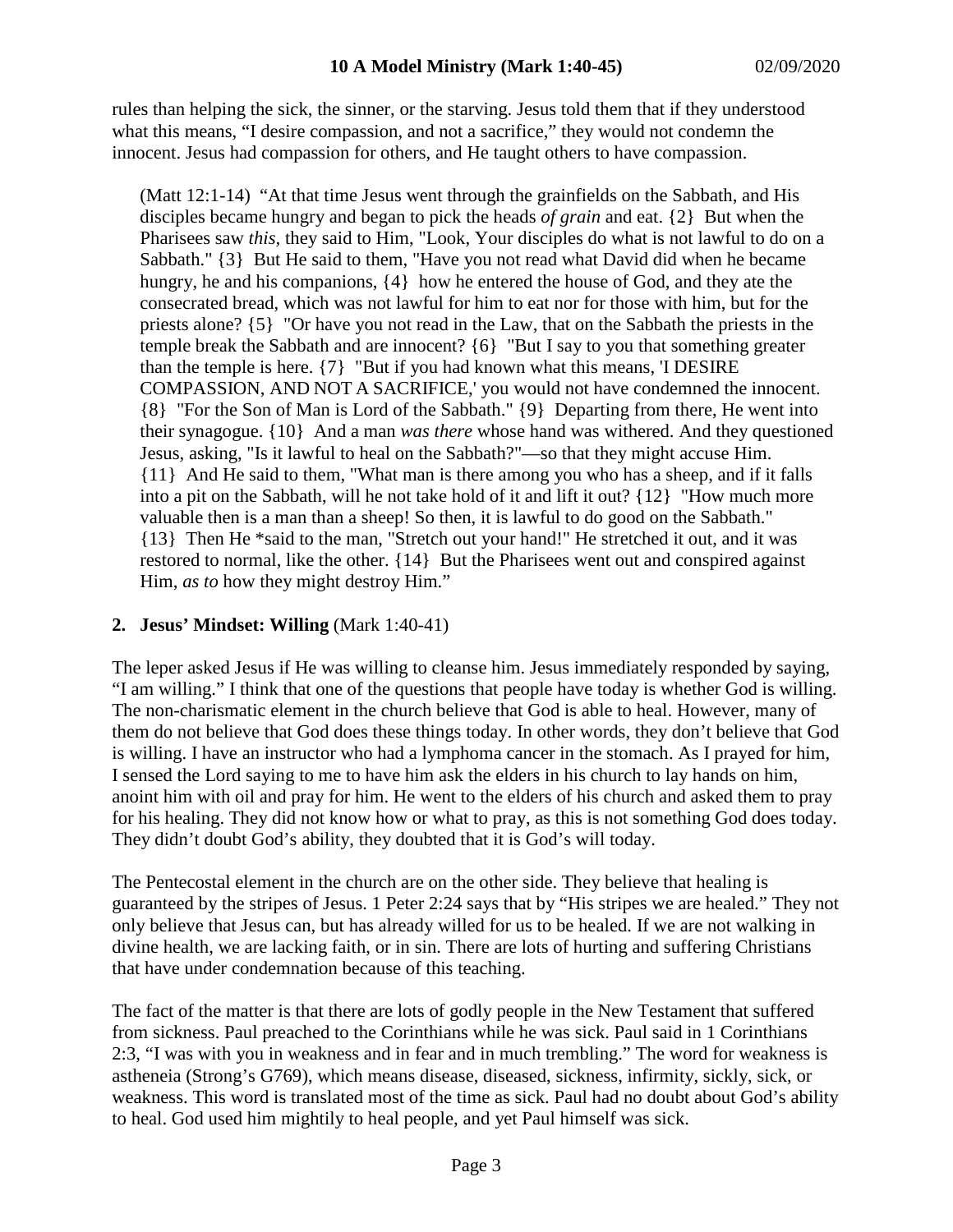(1 Cor 2:3) "I was with you in weakness and in fear and in much trembling,"

In 1 Timothy 5:23, Paul told Timothy to drink a little wine for his frequent stomach ailments. He did not tell him that he needed more faith or that he needed to repent of his sins. He told him to no longer drink water exclusively, but to have a little wine.

(1 Tim 5:23) "No longer drink water *exclusively,* but use a little wine for the sake of your stomach and your frequent ailments."

In 2 Timothy 4:20, Paul left Trophimus sick at Miletus. There is no hint of Trophimus being in sin or lacking faith. I am sure that Paul prayed for him. For some reason, God did not heal Paul or Trophimus.

(2 Tim 4:20) "Erastus remained at Corinth, but Trophimus I left sick at Miletus."

In John 11, we have the account of Lazarus being raised from the dead. Jesus was told that Lazarus was sick. Jesus took His time getting there, and when He arrived Lazarus was already dead and buried in a grave. Prior to coming Jesus said, "This sickness is not to end in death, but for the glory of God, so that the Son of God may be glorified by it." Jesus was not going to heal Lazarus of his sickness. He was actually going to let him die, and then He was going to raise him from the dead. There is a sickness unto death. All of us are going to die, and sometimes it is from a sickness. Sometimes it is just from our old age and our parts wearing out, but sometimes it is from a sickness. In those cases, God could heal if He was willing, but He doesn't do it.

(John 11:4) "But when Jesus heard *this,* He said, "This sickness is not to end in death, but for the glory of God, so that the Son of God may be glorified by it."

In 2 Kings 13:14, one of the greatest prophets in the Bible died from a sickness. Elisha became sick with the illness of which he was to die. Elisha had a double portion of what Elijah had. They saw all kinds of miracles in their ministry. It was not a lack of faith and it was not a sin in his life. It was just the sickness that he was to die from. God could have healed Elisha, but He was not willing. It was Elisha's time to go. The question that the leper asked Jesus is a very appropriate one.

(2 Kings 13:14) "When Elisha became sick with the illness of which he was to die, Joash the king of Israel came down to him and wept over him and said, "My father, my father, the chariots of Israel and its horsemen!"

Having presented some Scriptures that clearly show that God has not always guaranteed us healing in this life, I want to show a balance. Jesus went about healing people and casting out demons. He set an example for us to follow. In Luke 9:1-2, Jesus commanded His twelve apostles to go heal the sick and cast out demons. In Luke 10:8-9, Jesus commanded the seventy disciples to go heal the sick and preach the kingdom of God.

(Luke 9:1-2) "And He called the twelve together, and gave them power and authority over all the demons and to heal diseases. {2} And He sent them out to proclaim the kingdom of God and to perform healing….{10:8-9} "Whatever city you enter and they receive you, eat what is set before you; {9} and heal those in it who are sick, and say to them, 'The kingdom of God has come near to you.'"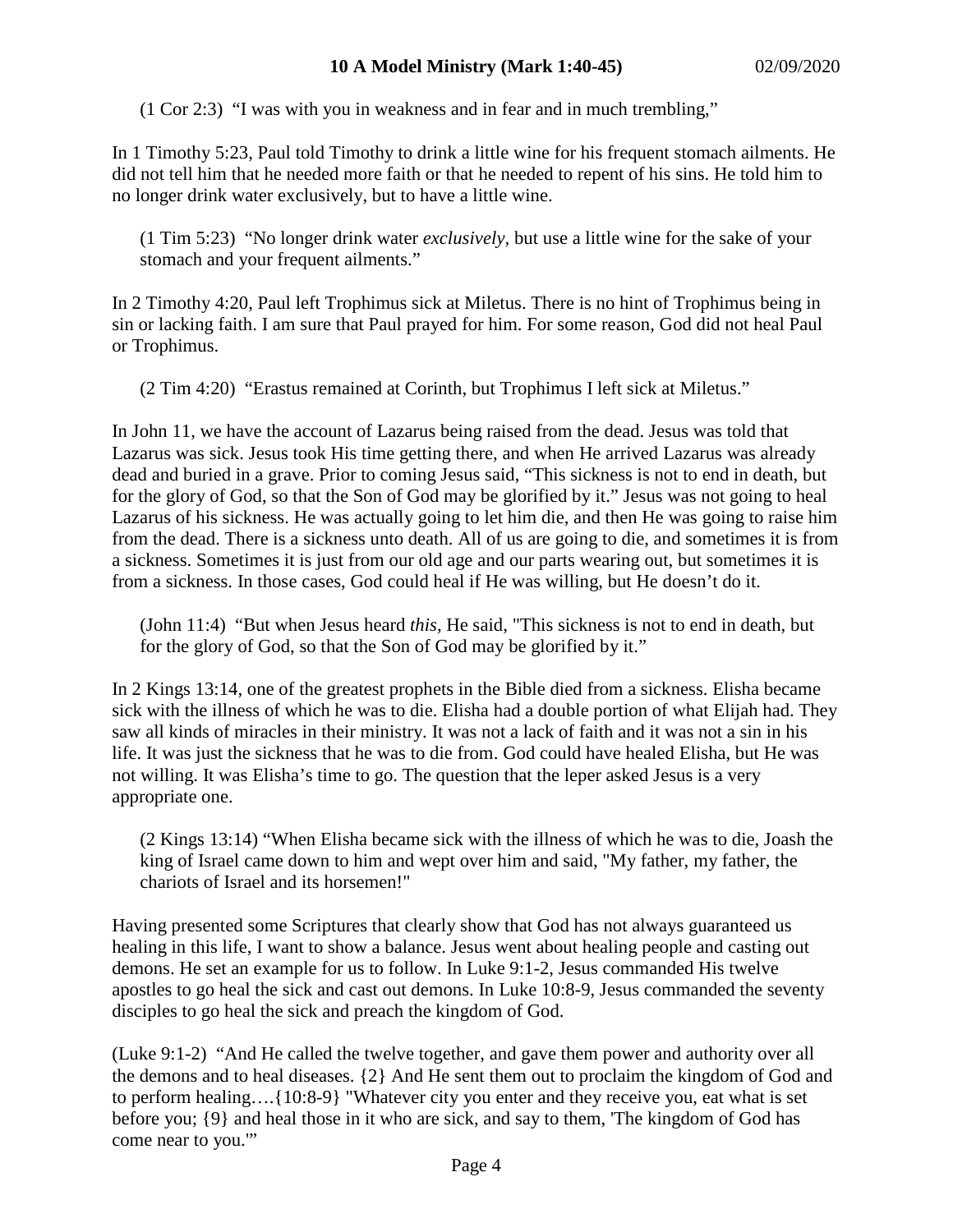In Mark 16, we have Mark's account of the Great Commission. Jesus commanded us to go into all the world and preach the gospel to all creation. The He said, "these signs will accompany those who have believed…they will lay hands on the sick and they will recover." Healing the sick is one of the signs that believers are to have happen.

(Mark 16:15-18) "And He said to them, "Go into all the world and preach the gospel to all creation. {16} "He who has believed and has been baptized shall be saved; but he who has disbelieved shall be condemned. {17} "These signs will accompany those who have believed: in My name they will cast out demons, they will speak with new tongues; {18} they will pick up serpents, and if they drink any deadly poison, it will not hurt them; they will lay hands on the sick, and they will recover."

In 1 Corinthians 12:9 Paul wrote that the Holy Spirit gives some the gift of healing. God wants us to pray for the sick and to heal them.

(1 Cor 12:9) "to another faith by the same Spirit, and to another gifts of healing by the one Spirit,"

In James 5:14-15, those that are sick in the body of Christ are to call for the elders of the church and they are to pray over them, and anoint them with oil in the name of the Lord. The prayer offered in faith will restore the one who is sick. God is willing to heal the sick today. I believe that it is God's general will to heal people. I don't think that it is an absolute, always, all the time. There is a sickness unto death. There are times that God chooses not to heal the sick, but I believe that we should operate on the premise that God is willing and wants us to pray for the sick and to restore them to health. We are those who have believed in Mark 16. We are those who are still given ministry gifts by the Holy Spirit. It is God's will to heal people today. Jesus was willing to heal the leper, and I believe He is willing to use us to heal people today.

(James 5:14-15) "Is anyone among you sick? *Then* he must call for the elders of the church and they are to pray over him, anointing him with oil in the name of the Lord; {15} and the prayer offered in faith will restore the one who is sick, and the Lord will raise him up, and if he has committed sins, they will be forgiven him."

One of my favorite verses is in 2 Corinthians 1:20. It says, "For as many as are the promises of God, in Him they are yes; therefore also through Him is our Amen to the glory of God through us." God has given us lots of promises about healing the sick, and I believe Jesus is seated at the right hand of the Father, saying, "Yes! Yes! Yes! I am willing! Go for it! Yes!"

(2 Cor 1:20) "For as many as are the promises of God, in Him they are yes; therefore also through Him is our Amen to the glory of God through us."

# **3. Jesus' Method: Touch** (Mark 1:41-45)

After telling the leper that He was willing to cleanse the leper, Jesus stretched out His hand and touched him, and he was immediately cleansed. Jesus personally got involved and touched the leper.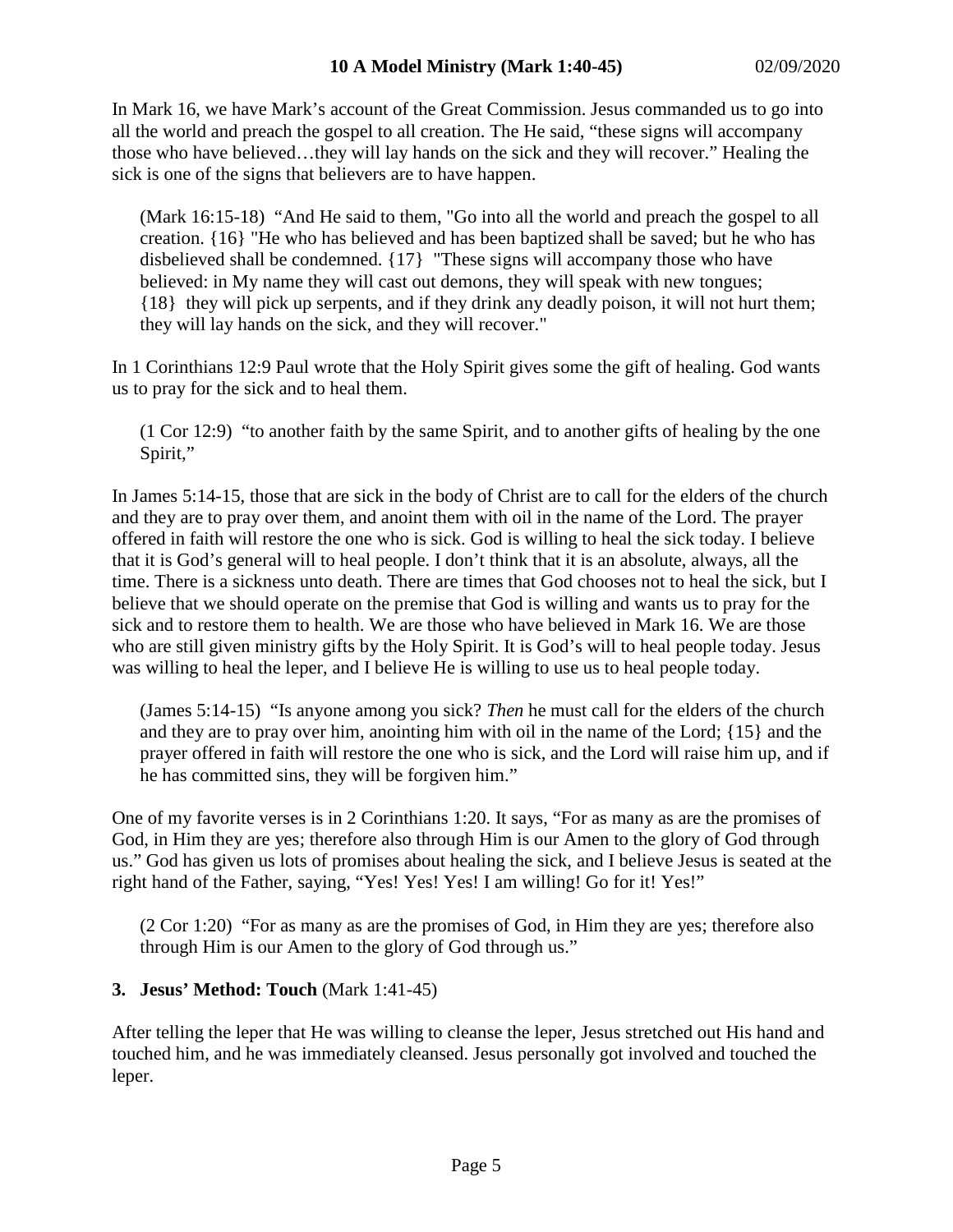(Mark 1:41-42) "Moved with compassion, Jesus stretched out His hand and touched him, and said to him, "I am willing; be cleansed." {42} Immediately the leprosy left him and he was cleansed."

In Leviticus 5:3, the Law stated that whoever touches human uncleanness of whatever sort will be declared guilty of sin. We know that Jesus was without sin. Therefore, some scholars have said that the man was cleansed and healed by his faith and that Jesus simply confirmed the healing. Some say that when Jesus said, "I am willing; be cleansed," the man was declared cleansed by Jesus. In the same way that he spoke things into being at creation, Jesus spoke cleansing and healing to the man and he was immediately healed. Some other scholars have said that because Jesus was also God that He could not contract any ritual uncleanness and was exempt from that uncleanness.

(Lev 5:3) "Or if he touches human uncleanness, of whatever *sort* his uncleanness *may* be with which he becomes unclean, and it is hidden from him, and then he comes to know *it,* he will be guilty."

After the leper had been cleansed, Jesus sternly warned him and sent him away. Jesus commanded him to say nothing to anyone, but to go and show himself to the priest and offer the sacrifices commanded by Moses. Those offerings would include two birds, and after eight days, two male lambs without blemish, and one ewe-lamb, and fine flour and oil. (See Leviticus 14:4, 10.) The priests were the ones that were given the responsibility of inspecting lepers and pronouncing them clean or unclean. Jesus was encouraging the man to keep the Laws and ordinances of God. At the same time, when the man would be declared clean by the priest, it would be a divine healing of God that was verified by the priest.

Even though Jesus had sternly warned the man, he went out and began to proclaim it freely. He spread the word around to such an extent that Jesus could no longer publicly enter a city, and stayed in unpopulated areas. But people came to Jesus from everywhere.

(Mark 1:43-45) "And He sternly warned him and immediately sent him away, {44} and He said to him, "See that you say nothing to anyone; but go, show yourself to the priest and offer for your cleansing what Moses commanded, as a testimony to them." {45} But he went out and began to proclaim it freely and to spread the news around, to such an extent that Jesus could no longer publicly enter a city, but stayed out in unpopulated areas; and they were coming to Him from everywhere."

In Luke 7:11-16, Jesus was in a city called Nain, and at the gate of the city a dead man was being carried out. He was the only son of his mother, and she was a widow. She now did not have a husband to take care of her, or a son to take care of her. When Jesus saw the widow, He felt compassion for her, and told her not to weep. He went and touched the coffin and commanded the young man to arise. The dead man sat up and began to speak and Jesus gave him back to his mother. Jesus had compassion. Jesus was willing to act on that compassion. Jesus was willing to touch the coffin and restore the man to life. This was a pattern of ministry, a model of ministry for us. We must go and learn what it means to have compassion. We must be willing to do something about the situation. We must be willing to personally get involved and touch the lives of those that are hurting.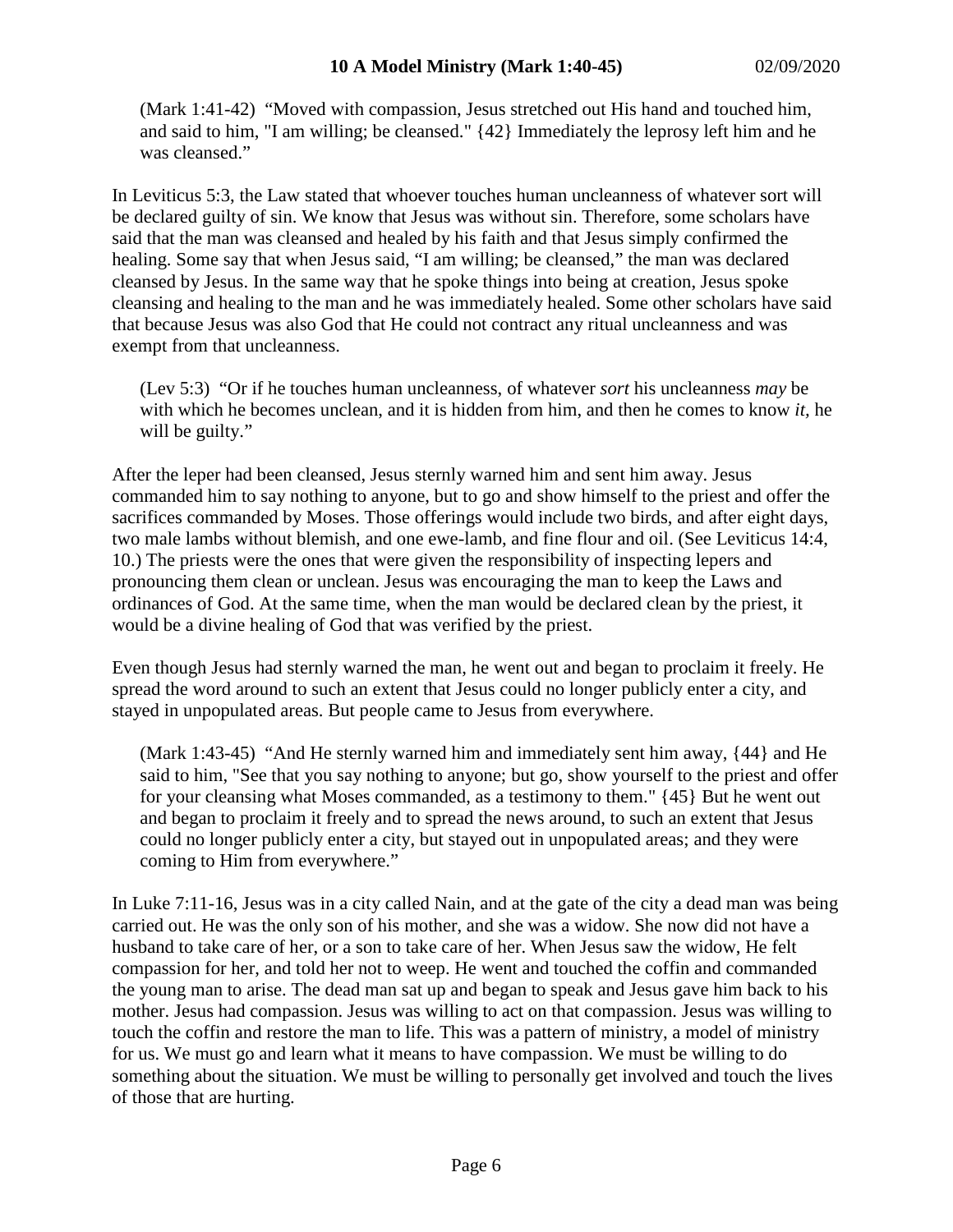(Luke 7:11-16) "Soon afterwards He went to a city called Nain; and His disciples were going along with Him, accompanied by a large crowd. {12} Now as He approached the gate of the city, a dead man was being carried out, the only son of his mother, and she was a widow; and a sizeable crowd from the city was with her. {13} When the Lord saw her, He felt compassion for her, and said to her, "Do not weep." {14} And He came up and touched the coffin; and the bearers came to a halt. And He said, "Young man, I say to you, arise!" {15} The dead man sat up and began to speak. And *Jesus* gave him back to his mother. {16} Fear gripped them all, and they *began* glorifying God, saying, "A great prophet has arisen among us!" and, "God has visited His people!"

### **Conclusion and Applications**

This morning I want to look at one more story to summarize the points. In Luke 10:30-37, we have the account of the good Samaritan. A man had gone down from Jerusalem to Jericho and he was robbed, stripped, beat, and left half dead on the road. A priest went down the road and saw the man, but he passed on the other side. The priest had no compassion. The priest was not willing to help the man. The priest was not willing to get personally involved and touch the man with the love of Christ. In fact, he went on the other side of the road.

(Luke 10:30-31) "Jesus replied and said, "A man was going down from Jerusalem to Jericho, and fell among robbers, and they stripped him and beat him, and went away leaving him half dead. {31} And by chance a priest was going down on that road, and when he saw him, he passed by on the other side."

A Levite also came by the man, and he passed on the other side. The Levite had no compassion. The Levite was unwilling to help the man. The Levite did not get personally involved, but also went to the other side of the road.

(Luke 10:32) "Likewise a Levite also, when he came to the place and saw him, passed by on the other side."

But, a Samaritan, someone who was considered unclean and a half-breed, went by and saw the man. The Samaritan felt compassion. Second, he was willing to help the man. He went and bandaged his wounds, pouring oil and wine on them. He also put him on his beat and brought him to an inn and took care of him. Then, he gave the innkeeper two denarii and told him to take care of him. He also promised to make payment to the innkeeper of any additional expenses. He took personal responsibility for the man. He had compassion. He was willing. And he got personally involved. He touched the life of this man who had been robbed, beaten, and left halfdead. Notice how Jesus ends the story. He said, "Go and do the same." What is the Lord exhorting us to do? He is exhorting us to have compassion on those who are dying and suffering around us. He is exhorting us to determine in our hearts that we will be willing to help people. We must be willing to lay down our agendas and help those around us. Third, God is calling us to take personal responsibility. He is exhorting us to get personally involved in the lives of people around us.

(Luke 10:33-37) "But a Samaritan, who was on a journey, came upon him; and when he saw him, he felt compassion,  $\{34\}$  and came to him and bandaged up his wounds, pouring oil and wine on *them;* and he put him on his own beast, and brought him to an inn and took care of him.  $\{35\}$  On the next day he took out two denarii and gave them to the innkeeper and said,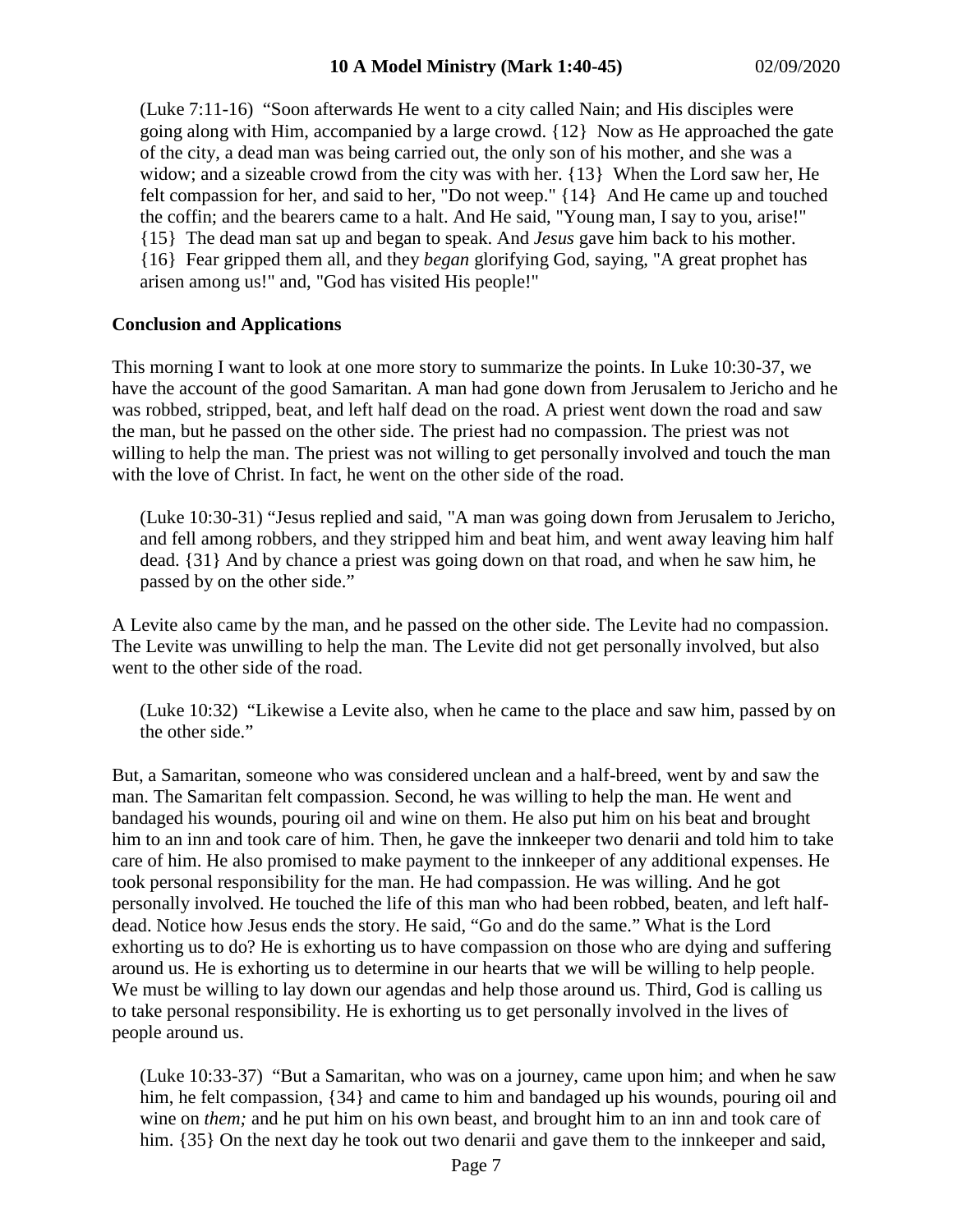'Take care of him; and whatever more you spend, when I return I will repay you.' {36} "Which of these three do you think proved to be a neighbor to the man who fell into the robbers' *hands?*" {37} And he said, "The one who showed mercy toward him." Then Jesus said to him, "Go and do the same."

This morning I began with a story about a man dying in the parking lot. I had stood by him watching him die, feeling helpless because I did not know what I could do for him. I made a decision right then and there to get some training in CPR. I decided that I would get my entire staff trained in CPR, and that is what I did. There were firefighters that played at the golf course that I managed. I spoke to the Chief, and offered some golf lessons for his men in trade for some training in CPR. He jumped all over that offer, and we began training that same week. They brought the dummies out and my staff learned to do two breaths and thirty pumps. In no time at all we had it down. Today, they do not do the two breaths; they just do pumps. About two weeks after we finished the CPR training, I was out on the driving range giving a golf lesson, and my staff said that someone had a heart attack on the  $11<sup>th</sup>$  fairway. I immediately jumped in a cart and went to the  $11<sup>th</sup>$  hole. There was a man named Roger laying down on the ground. Roger was a member of the club and I knew him. His son played on the Dr. Phillips High School golf team. I unbuttoned Roger's shirt, tilted his head back, and began doing CPR on him. I worked with him for about fifteen minutes, and then the firetruck and EMT vehicle arrived on the fairway. There were about three men who jumped out and immediately took over. They took Roger to the hospital and he had a bypass operation. Roger lived and was back playing golf in a few weeks. His son and the high school team brought me a really nice clock for my office. The note with the card said, "Because you gave my father more time…" I started working with their golf team. I had written a book on sports psychology called, "Prepare To Win," and I used that material with them. That next year they went on to win the Florida State High School Golf Championship. I share that story because I had compassion and a willingness to help the first man. I was willing to get personally involved, but I lacked the training to help him. That changed when I got some CPR training. When Roger had his heart attack, I was compassionate, willing, and got personally involved. Roger's life was saved because of that.

The Bible tells us clearly that we are all going to die physically, and after this comes judgment. People all around us are dying and are facing a time of judgment before God. Those without Christ are going to pay the penalty for their sins, an eternity apart from God in a place where there is gnashing of teeth and torment.

(Heb 9:27) "And inasmuch as it is appointed for men to die once and after this *comes* judgment."

We have opportunities before us to reach out to these people. Like the man who was left half dead on the road, we have a choice of showing compassion. We have a choice about whether we are going to be willing to help them. We have a choice about personally getting involved and touching them. We are God's hands and the choice is whether we are going to use them to touch people. Are we going to let them die on the road, whatever path they are on, or are we going to minister God's healing for their sins? Are we going to invest our time and resources to bring them to Christ? We have been conducting training in relational evangelism on Friday nights. My prayer is that we will follow the Model Ministry example that Jesus left. Let's be a church that is moved with compassion. Let's be a church that is willing to reach out to the untouchables. Let's be a church that touches people with the love of God. Amen.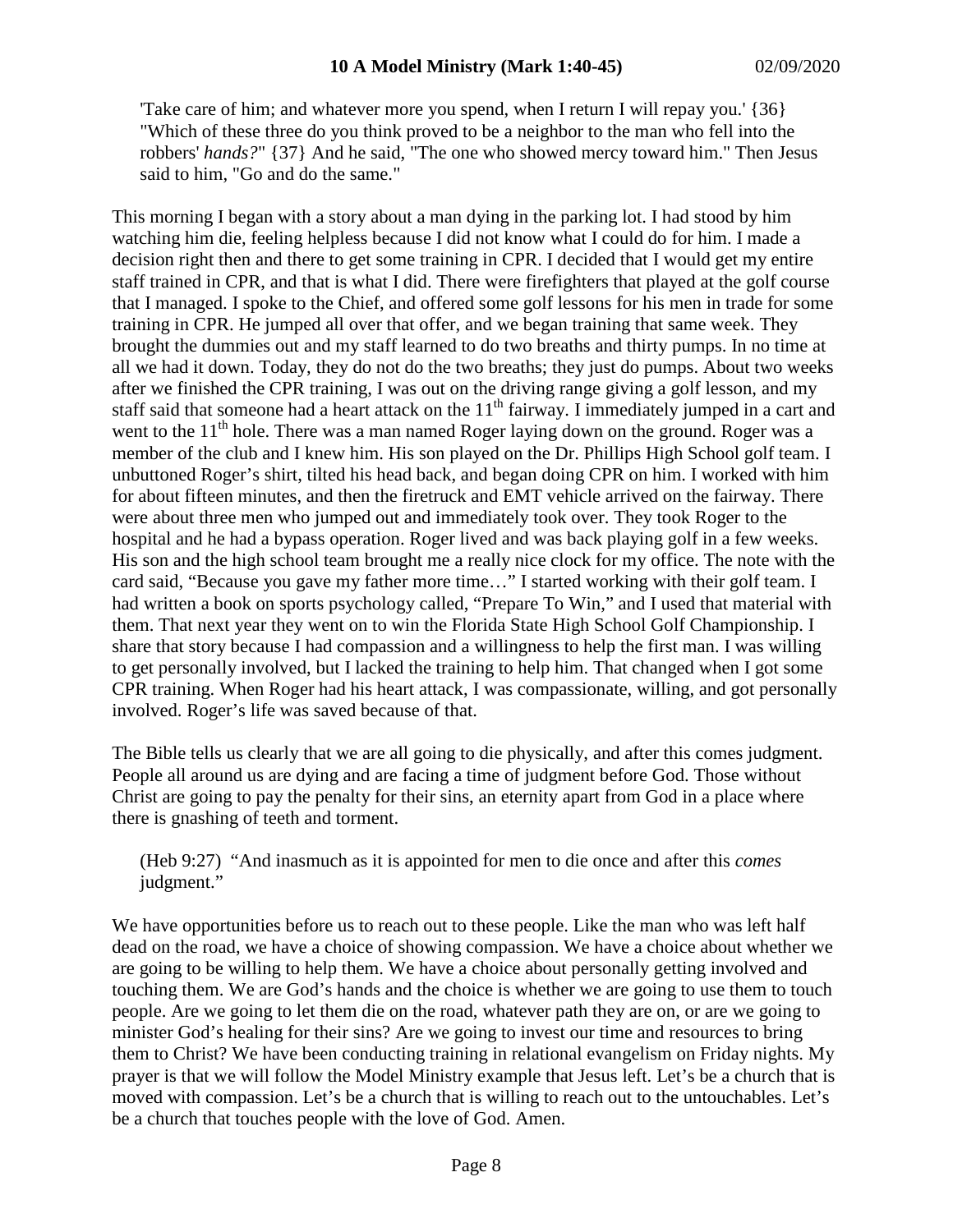### **Three Ways To Learn To Have Compassion**

- 1. Pray.
	- a. Ask God to give you compassion.
	- b. Ask God to give you opportunities to exercise compassion.
	- c. Humble your hearts before God by fasting. Fasting softens hearts.
- 2. Renew your minds with God's word. Meditate on passages that speak about compassion. (Rom 12:2)
- 3. Practice. Act on your compassion. (Ps 111:10)

(Psalm 111:10) "The fear of the LORD is the beginning of wisdom; A good understanding have all those who do *His commandments;* His praise endures forever."